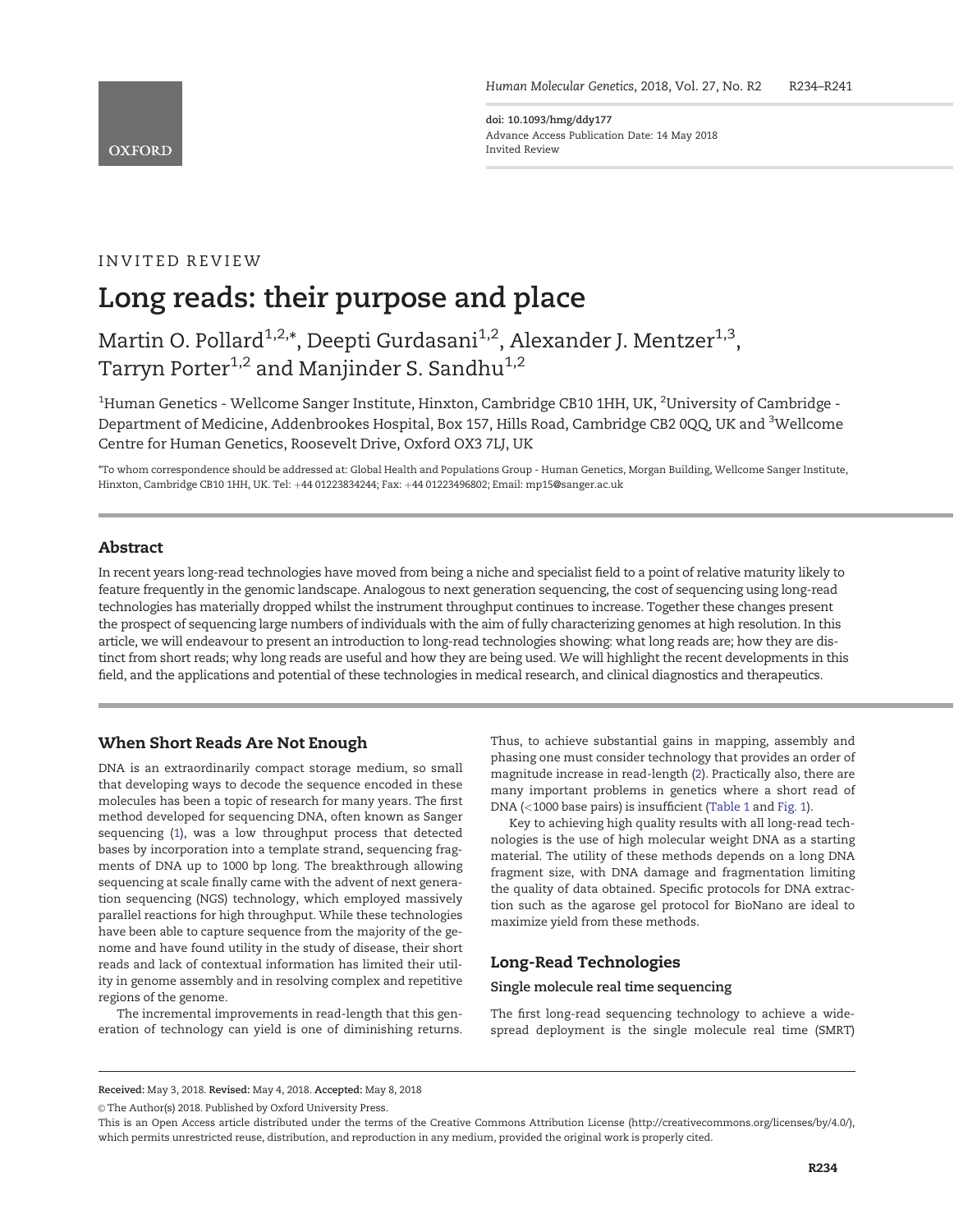#### <span id="page-1-0"></span>Table 1. Advantages and applications of long-read sequencing

| Limitations of short read data                                                                                                                                                                                                                                                                                                                                   | Applications and advantages of long-read sequencing                                                                                                                                                                                                                                                                                                                                                                                                                                                                                                                                                                                          |
|------------------------------------------------------------------------------------------------------------------------------------------------------------------------------------------------------------------------------------------------------------------------------------------------------------------------------------------------------------------|----------------------------------------------------------------------------------------------------------------------------------------------------------------------------------------------------------------------------------------------------------------------------------------------------------------------------------------------------------------------------------------------------------------------------------------------------------------------------------------------------------------------------------------------------------------------------------------------------------------------------------------------|
| • Access to high GC content regions<br>• Resolution of complex regions of the genome (e.g. $MHCa$ )<br>• Repetitive regions where short reads will not map uniquely<br>• Systematic context-specific error modes<br>• Structural variation, and large segmental duplications<br>• Paralogous regions of the genome<br>• Resolution of phase (read-based phasing) | • De novo assembly from long reads to span the low complexity and re-<br>petitive regions, to create accurate assemblies (3).<br>• Targeted sequencing of complex genomic and paralogous regions<br>and resolution of phase for clinical applications e.g. HLA <sup>b</sup> typing,<br>ADPKD <sup>c</sup> (4).<br>• Transcriptomics, allowing full length sequencing of isoforms and ex-<br>amination of splicing (5).<br>• Detection of structural variants (e.g. segmental duplications, gene loss<br>and fusion events)<br>• Single molecule sequencing allows examination of clonal heterogeneity<br>of pathogens, and immunogenic cells |
|                                                                                                                                                                                                                                                                                                                                                                  |                                                                                                                                                                                                                                                                                                                                                                                                                                                                                                                                                                                                                                              |

• Long-range characterization of methylation patterns

<sup>a</sup>MHC: Major histocompatibility complex.

<sup>b</sup>HLA: Histocompatibility leucocyte antigen.

c ADPKD: Autosomal-dominant polycystic kidney disease.



Figure 1. Behaviour of reads around genomic events. (A) Large insertion: short reads at the edge of the variant are be soft-clipped. Reads within the insertion will be either unmapped or mapped incorrectly. Large reads will either span the insertion or have enough context to be marked as inserted sequence. (B) Large deletion: short reads spanning the deletion may be mismapped or only have one of the reads marked as mapped because the reference measured length indicates the insert size deviates from the expected distribution. Long reads will span the gap but most will have enough context to call the deletion. (C) Copy number variation: where the readlength exceeds the length of the CNV region reads will map correctly. Shorter reads may be collapsed and show up as increased depth in a pileup or be marked as mapping poorly. (D) Inversion: reads will either be represented as a primary alignment with an inverted supplementary or manifest as soft clipping around the edge of the inversion with a reduction in depth where reads span the edge of the inversion.

sequencing technology from Pacific Biosciences (PacBio). The SMRT system implemented in their Sequel and RS- II platforms uses a massively parallel system of polymerases each bound to a single molecule of target DNA that has been circularized with a pair of hairpin sequencing adaptors (the SMRTbell) [\(Fig. 2A\)](#page-3-0). Incorporation of labelled bases by a polymerase on the template strand causes fluorescence. The resulting signal is detected by a CCD camera via a zero-mode waveguide [\(6,7\)](#page-6-0), yielding a combination of signal and time series information. Reads produced by this technology typically peak at 100 Kbp in length and a typical N50 on recent polymerases is  $\sim$ 20 Kbp.

One complication of SMRT sequencing is the high error rate of this process relative to short read sequencing, at 11–14% depending on polymerase and chemistry. However, this error mode is stochastic (by contrast with other technologies), and can be mitigated by repeated measurements of the sequence. With PacBio sequencing, this is carried out by repeated forward

and reverse sequencing passes over the circularized SMRTbell molecule [\(Fig. 2A\)](#page-3-0). Adaptor sequences can be removed from the generated sequence to provide enough subreads to generate a highly accurate consensus of each molecule. This process is known as circular consensus sequencing and has been shown to reduce basecalling error substantially ([8\)](#page-6-0) whilst also enabling the strand specific calling of base modifications in unamplified DNA [\(9](#page-6-0)). When long DNA fragments are sequenced, these may not be parsed more than once in the SMRTbell; in this case, increasing coverage and then calling a consensus across reads can also achieve a reduced error rate; a method frequently used in polishing assemblies ([10](#page-6-0)).

#### Oxford Nanopore Technologies

The next successful single molecule technology to hit the market was that produced by Oxford Nanopore Technologies (ONT)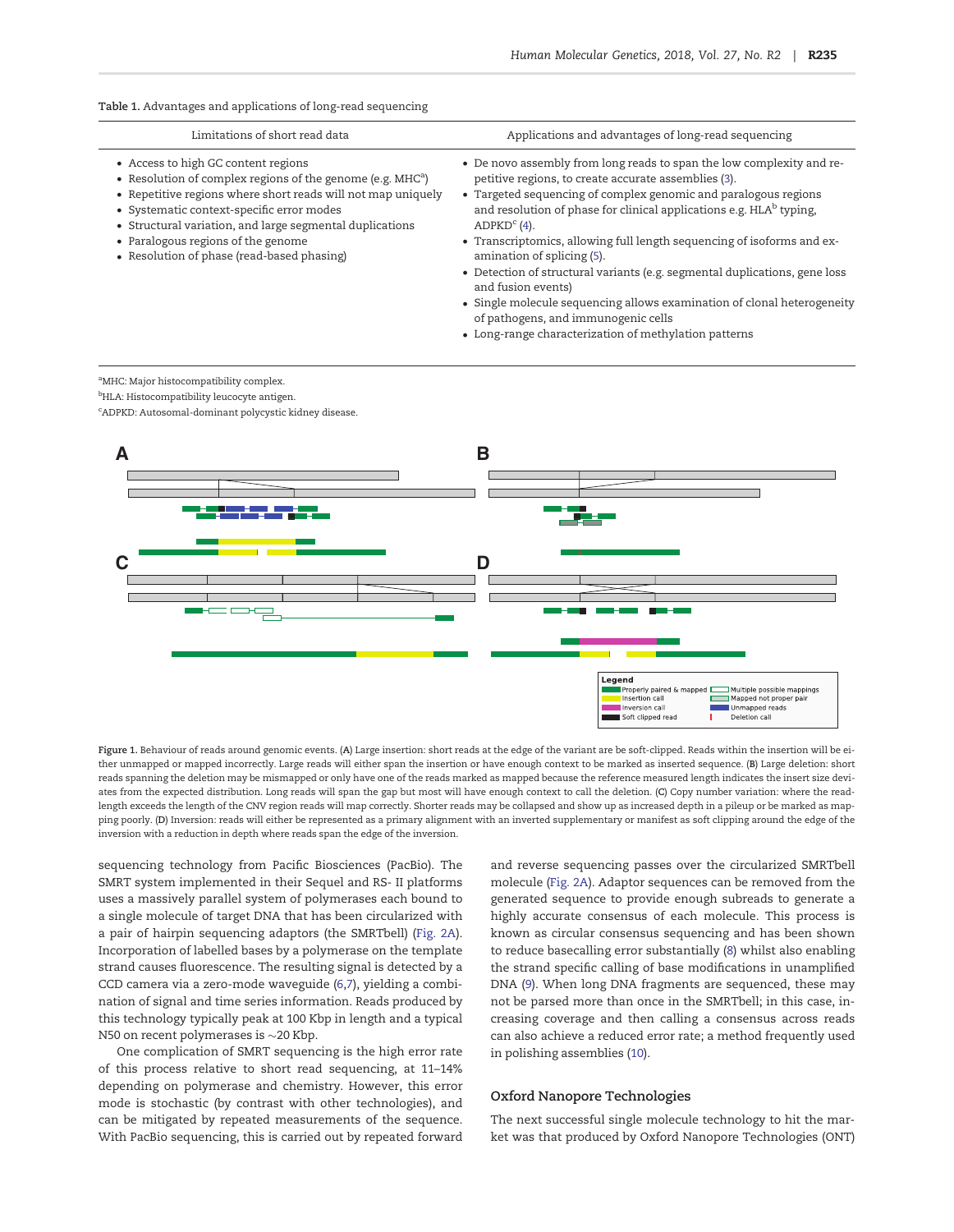<span id="page-2-0"></span>[\(11\)](#page-6-0). This technology is based on passing a single strand of DNA through a nanopore with an enzyme attached, and measuring changes in the electrical signal across the pore ([Fig. 2B](#page-3-0)). The signal is then amplified and measured to determine the bases that passed through. As the pore holds several bases at a time (typically 5-mers), overlapping k-mers that cause changes in raw current must be inferred and used to make base calls, a process which can be error prone. By measuring the shape of the molecule passing through the pore ONT not only reads the sequence of the DNA but like SMRT is also able to detect base modifications ([12\)](#page-6-0). However, unmodelled base modifications and systematic DNA context-specific errors [\(13](#page-6-0)) currently limit the utility of the technology.

Oxford Nanopore MinION technology heralds the promise of a pocket size sequencer, with reads from ONT that can stretch into the hundreds of kilobases with appropriate DNA preparation, and megabase long reads that have been observed when a large number of flow cells have been used. There appears to be no intrinsic read-length limit for ONT, other than the size of DNA fragments. Recent improvements in technology, library preparation and throughput have allowed the first human line sequenced on the MinION (GM12878) earlier this year ([14\)](#page-6-0). This study generated ultra-long reads (>800 Kbp), and suggested that addition of modest coverage with ultra-long-read sequencing to existing assemblies may substantially improve resolution of contigs and haplotypes. While the error rate is comparable to SMRT sequencing, a component of the error is systematic and context-specific, limiting the ability to correct this by increasing coverage ([13\)](#page-6-0) and requiring polishing with other technologies instead.

ONT has developed a distinct strategy to mitigate stochastic error on their platform, focusing on the way that the template strand passes through the pore. ONT cannot simply circularize the DNA. Instead, both the template and complement strands of the DNA molecule are joined by a hairpin loop during library prep (2D) or tethered in such a way ( $1D<sup>2</sup>$ ) to allow sequential forward and reverse strand sequencing. Combining these data greatly enhances accuracy and reduces random error.

The use of nanopores as a nucleic acid sequencing technology is not entirely exclusive to ONT; at least one similar but distinct competing technology is also under development by Roche.

#### 10X Genomics Chromium system

An alternative to the aforementioned single molecule sequencing methods is the 10X Genomics Chromium system. Whilst this is not technically a long-read sequencing technology, it is an important member of this ecosystem and can solve similar problems such as mapping, phasing and assembly ([Fig. 2C\)](#page-3-0). Chromium has lower cost compared to ONT and SMRT because of the use of the nearly ubiquitous Illumina short reads in its sequencing process.

The basis of this technology [\(15\)](#page-6-0) is the barcoding of large fragments of DNA (preferably >100 Kbp) in an initial digital droplet polymerase chain reaction (PCR) step. In each droplet, a single fragment is both sheared and then tagged with a semiunique molecular barcode ([Fig. 2C\)](#page-3-0). The resulting fragments are then sequenced like any other Illumina library. The barcode allows for determination of the relative spatial orientation of the tags, and allows phasing and assembly of contigs by combining information across multiple tags ([15,16](#page-6-0)). Additionally, because the data provide spatial orientation across the genome, it is possible to use it to scaffold data from other methods ([17](#page-6-0)).

#### Allied technologies

Allied technologies associated with long-read sequencing such as: optical mapping, HiC and similar have been used to enhance the final results from sequencing. Optical mapping technologies such as BioNano Irys and Saphyr label DNA and then image the labelled DNA to generate genome maps. These genome maps are used to scaffold contigs produced by assembly [\(18](#page-6-0)) and also to discover large (>500 bp) structural variants and inversions. HiC can be used to assay chromosomal conformation and is particularly useful in assigning assembled sequences to chromosomes ([19](#page-6-0)).

# The Utility of Long-Read Technology: Recent Developments

#### High resolution genome assemblies

Accurate assemblies of the genomes of organisms are crucial to understanding organismal diversity, speciation, evolution of species and the impact of genomic diversity on health and disease. The current human genome reference GRCh38 has been assembled from the DNA of multiple donors, and represents a mosaic of haplotypes. However, several studies have suggested that existing human reference genomes may not fully reflect the diversity of global human populations, and may be biased towards diversity in European populations ([20](#page-6-0)–[22](#page-6-0)). This has important implications for human basic and medical research. Assembling the human genome has involved extensive curation with clone-based assembly methods and Sanger sequencing. Long-read technologies provide a high throughput platform for characterization of genomes through highly contiguous assemblies ([Fig. 3](#page-4-0)).

The early long-read platforms produced reads that were only a few kilobases long with a high per-base cost; however, they quickly carved a niche in the creation and finishing of assemblies. These long reads could close gaps in genomes by spanning the low complexity regions that would otherwise require many costly YAC, BAC and fosmid clones to be created and sequenced. Thus, many of the early tools such as PBJelly were focused on gap closure [\(23,24\)](#page-6-0). The high per-base error rate also required new assembly algorithms, and new tools were created to polish the final assembly with Illumina reads to eliminate basecalling error [\(12\)](#page-6-0). Clone based assembly methods were not eliminated entirely either as they provided useful spatial context, but long reads provided a new way to sequence clones in a high throughput manner [\(25\)](#page-6-0).

Long-read sequencing methods have contributed to platinum quality reference sequences such as NA12878 [\(14,26](#page-6-0)) and the haploid sequences CHM1 [\(27](#page-6-0)) and CHM13 [\(28\)](#page-6-0), as well filling many gaps in the human reference ([18,25,](#page-6-0)[29\)](#page-7-0). Of particular note are the first Chinese ([18\)](#page-6-0) and Korean ([25\)](#page-6-0) human reference genomes which have been created to answer questions about populationspecific sequence. These sequences have resulted in highly contiguous assemblies, closing a high proportion of gaps in the human genome. These have led to discovery of population-specific sequences, demonstrating the need for further assemblies from non-European population groups. Recently, higher coverage sequencing (~60 $\times$ ) of two haploid genomes has also been used to identify substantial structural variation, the vast majority of which have not been recovered from sequencing using NGS technologies [\(28\)](#page-6-0). Characterization of high resolution population-specific reference genomes from initiatives such as the Genome in a Bottle (GIAB) ([30\)](#page-7-0) and the Genome Diversity in Africa project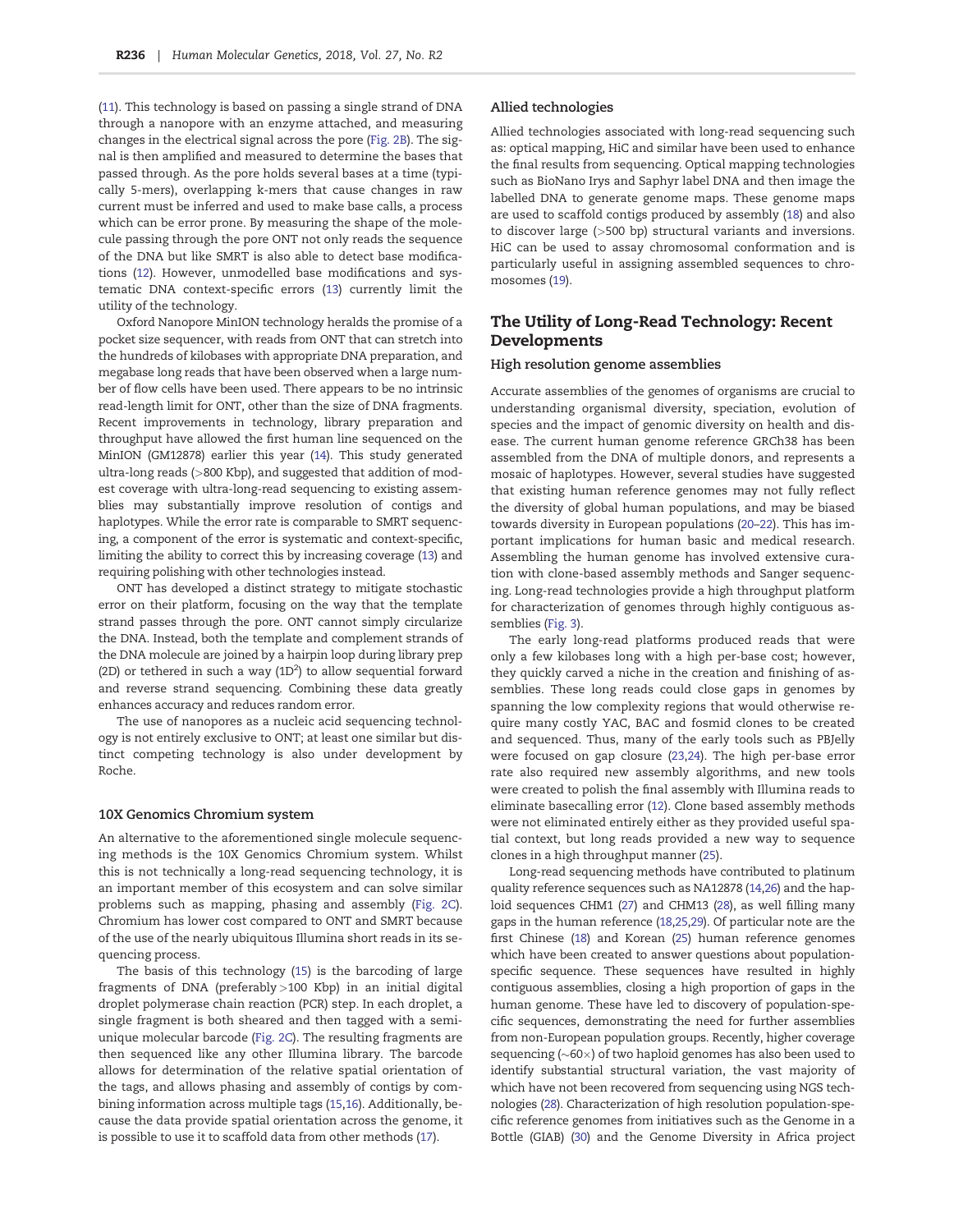<span id="page-3-0"></span>

Figure 2. Long-read sequencing technologies. (A) PacBio SMRT sequencing. Double stranded DNA is first sheared and size selected to the desired length and then sequencing adaptors are annealed. The adaptors are bound to a sequencing primer and strand displacing polymerase which adheres to the bottom of a well containing a zero mode wave guide. Following a pre-extension period where the polymerase reaction is run in the dark, the fragment is illuminated with a laser and as each base in the sequencing solution is incorporated, the fluorophore is detected and the polymerase reaction displaces it, giving a time and intensity signal which is converted into a base call. (B) Oxford Nanopore Technology passes the DNA molecule through a nanopore attached the flow cell surface membrane. As each base of the DNA molecule passes through the pore changes to the current passing through the pore are detected and converted into a signal. The signal detected is passed to a recurrent neural network (RNN) which converts it into base calls. (C) 10X Genomics Chromium technology works by means of an emulsion droplet technology, where gel beads are mixed with high molecular weight genomic DNA and an enzyme. Within each gel bead DNA is sheared and barcoded, creating fragments which can then be sequenced with Illumina sequencing. The presence of the chromium barcode then provides a mapper or assembler with linked-reads, allowing the relative spatial position of the fragments to be estimated Components of figure reproduced with permission from Pacific Biosciences, Oxford Nanopore Technologies and 10X Genomics.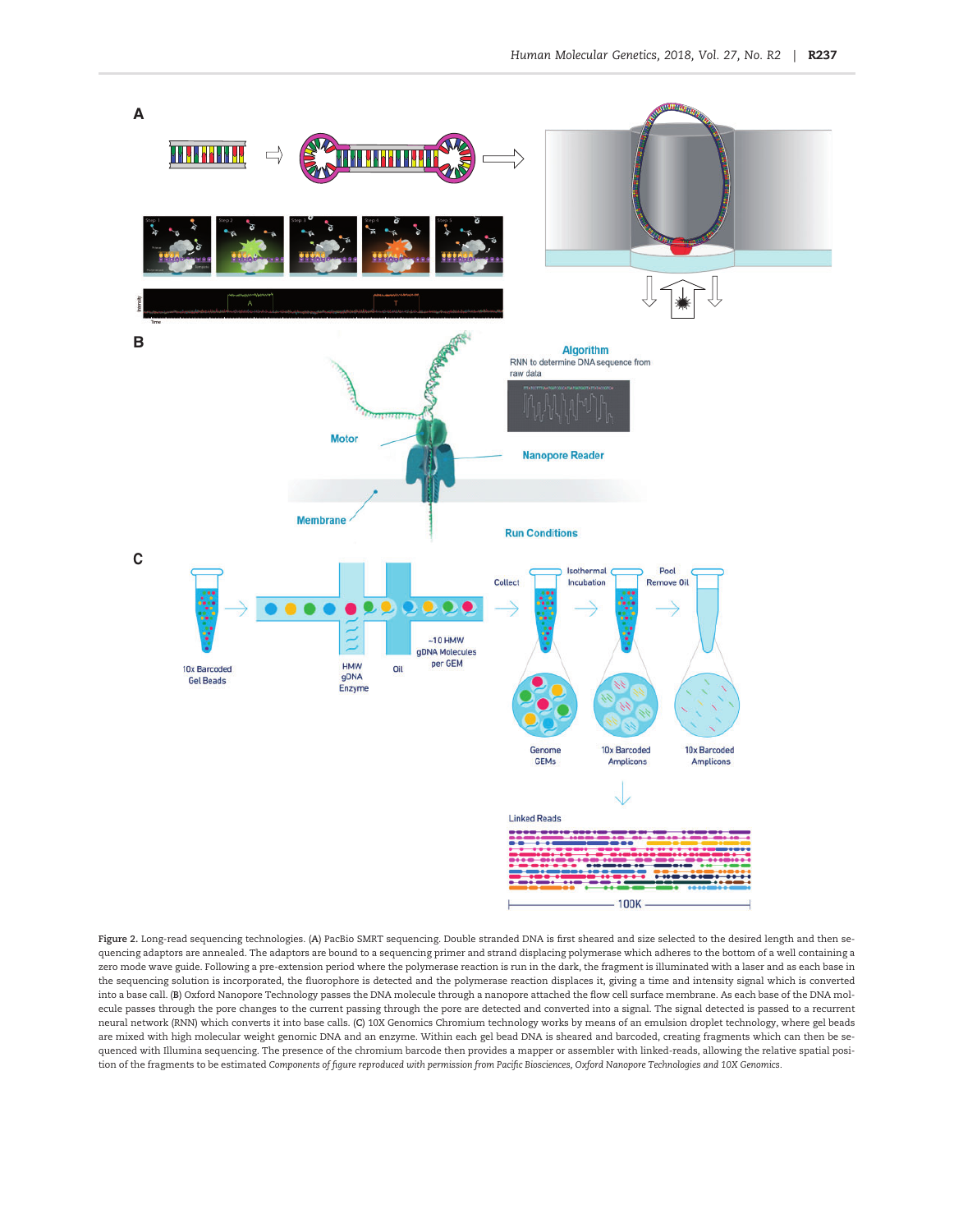<span id="page-4-0"></span>

Figure 3. Long reads span and call variations that short reads cannot. IGV [\(http://software.broadinstitute.org/software/igv/home\)](http://software.broadinstitute.org/software/igv/home) image of (top) PacBio reads from a sample sequenced as part of the GDAP project. The reads span a 6 kb heterozygous LINE-1 element deletion and show clear depth variation. Illumina (bottom) reads from the same sample unable to be clearly mapped around the deletion with reads in white indicating where reads were unable to be uniquely mapped.

(GDAP) [\(31](#page-7-0)) (Fig. 3) will provide important resources for population and medical genetics, and also allow a clearer understanding of the evolutionary demographic history of different populations by better delineation of phase [\(31](#page-7-0)).

Most human assemblies have involved a haploid representation of the genome, where information from the two chromosomes is collapsed into a single sequence. Generation of haplotype representations of the genome can reduce error in the final assembly, particularly in the case of segmental duplications ([16,](#page-6-0)[32](#page-7-0)). While long-read technologies can generate phase information over long contiguous segments, these methods cannot resolve phase over long regions of homozygosity or assembly gaps. Assembly of haploid genomes, therefore, requires additional contextual information, which can be provided by linked-read approaches. More recently, trio based methods (where parents are sequenced using Illumina short reads, with offspring sequenced with long reads) have been used to provide this contextual information by separation of maternal and paternal haplotypes prior to assembly using a father–mother–offspring trio ([33](#page-7-0)). This method has been applied to yield a highly contiguous diploid assembly of an F1 hybrid of two bovine subspecies with a quality surpassing previous cattle reference genomes ([33](#page-7-0)).

Long reads have been successfully applied to organisms with smaller genomes as well as bacteria and viruses, with the advantage that for some of these the entire genome can be spanned by a single long read [\(34](#page-7-0)). The Tree of Life initiative, a collaboration across multiple centres is in the process of developing high resolution reference sequences for>50 vertebrate species using a combination of long read, short read and linked-read approaches. Another leading project is the large bacterial sequencing project NCTC 3000 at the Wellcome Sanger Institute, which is using PacBio sequencing to sequence complete bacterial genomes [\(https://www.phe-culturecollections.org.uk/collections/nctc-3000-](https://www.phe-culturecollections.org.uk/collections/nctc-3000-project.aspx)

[project.aspx](https://www.phe-culturecollections.org.uk/collections/nctc-3000-project.aspx)). These relatively small genomes (Escherichia coli is for example 4.6 Mbases) can often have their chromosomes and plasmids assembled into single contigs. The construction of full and accurate assemblies of these organisms allow fine-scale phylogenies of these organisms to be constructed and is also helpful in the field of epidemiology when tracing the source of an outbreak. A recent example of this was a study where SMRT sequencing was used to identify a reservoir of antibiotic resistant plasmids within hospitals ([35\)](#page-7-0).

In addition to DNA sequencing, ONT sequencing has been applied to sequence RNA directly rather than relying on an intermediate cDNA step, allowing direct sequencing of RNA viruses and detection of splice variants and base modifications directly from RNA molecules. An example of this is the recent direct sequencing and assembly of the influenza A virus in a native RNA form without amplification or conversion to DNA [\(36\)](#page-7-0).

#### Targeted sequencing

From a clinical point of view targeted sequencing is an area where long reads are likely to have the greatest initial impact. In the diverse, complex and clinically relevant regions such as the histocompatibility leucocyte antigen (HLA) ([37](#page-7-0)), killer cell immunoglobulin-like receptor (KIR) ([38\)](#page-7-0) and BRCA; and in pharmacologically relevant genes such as CYP2D6 ([39,40](#page-7-0)), targeted sequencing has allowed clinicians and researchers to characterize areas of the genome which were previously inaccessible using NGS methods. In addition, where diversity is high it has become possible to call and phase variation across the entire gene. This approach has since been used to retype 126 HLA reference samples across 6 loci and is now considered a gold standard for clinical sequencing for stem cell transplants [\(41\)](#page-7-0).

Typically, when targeting such a region, a long-range PCR reaction is used to specifically amplify the genes of interest. However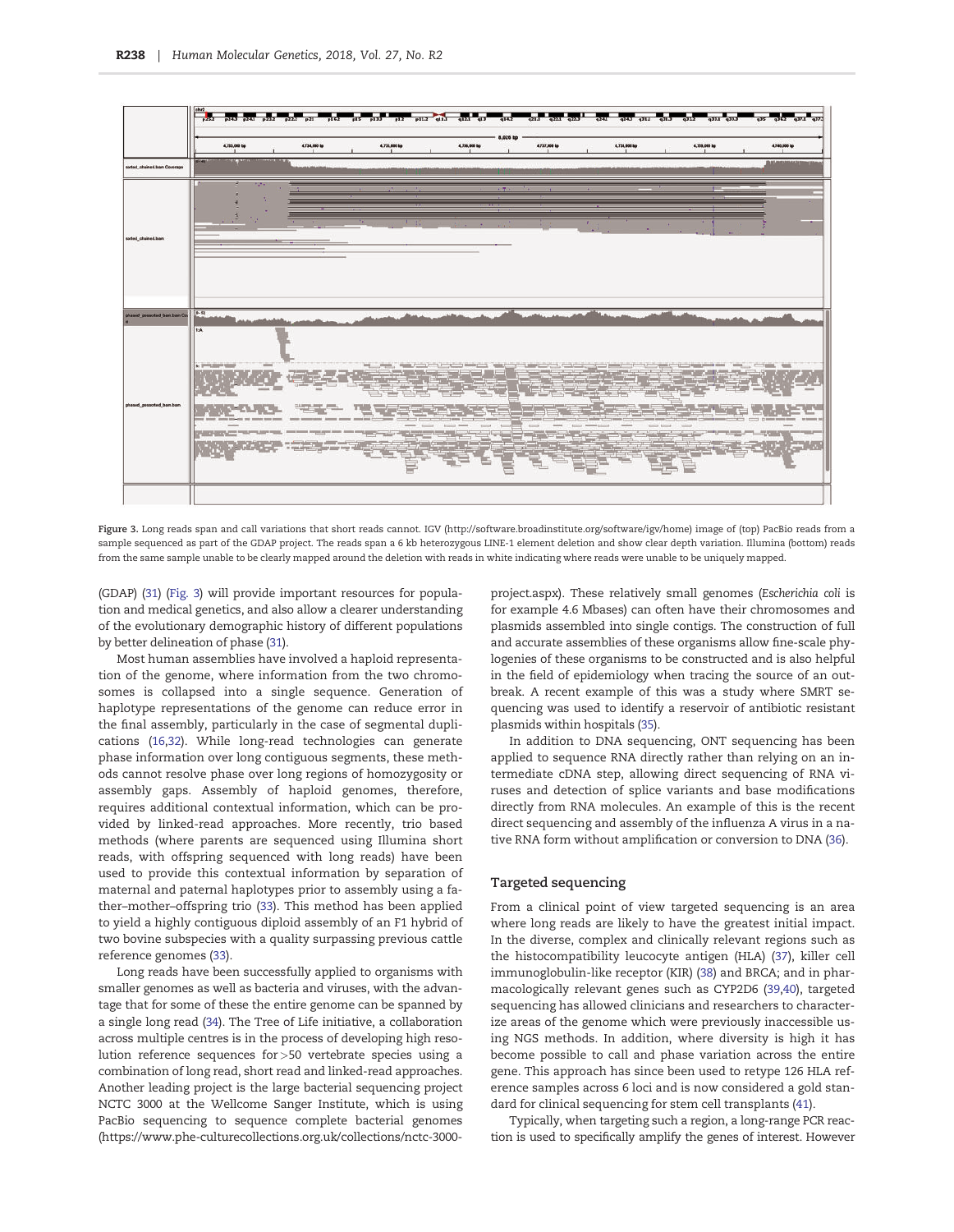<span id="page-5-0"></span>recently there have been studies demonstrating the use of pulldowns and CRISPR-CAS9 to capture the region of interest with little or no amplification [\(42](#page-7-0)). The advantage of these reduced and non-amplification based approaches is the removal of PCR error as a factor, particularly in tandem repeats and GC rich regions [\(42](#page-7-0)). Additionally, in the case of CRISPR methods, capture of raw genomic material allows DNA modification information to be read.

#### Transcriptomics and RNA

In addition to its many uses with DNA, long-read technology also has provided many new insights into the world of transcriptomes and ncRNA by allowing for sequencing of these full length isoforms rather than relying on the assembly of sheared NGS fragments, a method prone to a high rate of false positives and ambiguities [\(43\)](#page-7-0). Direct sequencing of isoforms can be particularly useful in complex polyploid genomes such as the coffee plant [\(44](#page-7-0)), where construction of a reference transcriptome is otherwise extremely challenging. In addition to its usefulness in reference transcriptomes IsoSeq has been used in functional studies to analyse the expression of various disease-linked proteins such as TP53 in leukaemia ([45\)](#page-7-0).

The MinION platform has recently been used to sequence cDNA; applications of this, such as single cell sequencing of immune cells illustrates the power of such methods to examine clonal heterogeneity in gene expression and isoform usage, potentially revolutionizing our understanding of the repertoire and functions of immunological cell receptors [\(46](#page-7-0)).

#### Epigenetics

SMRT sequencing technology is able to detect base modification, as it records base kinetics of the polymerase, when DNA molecules are sequenced directly without PCR. Similarly, Nanopore technology can also detect base modifications due to variation in ionic currents. However, because amplification of DNA would erase base modifications, these methods require relatively large amounts of native, unamplified DNA as input material. Recent innovations that combine bi-sulphate conversion with SMRT sequencing have allowed direct high throughput analysis of CpG methylation without requiring large quantities of sample ([47](#page-7-0)), providing an avenue for more accurate assessment of CpG islands, and allele-specific CpG methylation.

#### Clinical applications

The advantages of long-read technologies in accessing complex regions of the genome, make these ideal for clinical applications in diagnosis, prognostication and personalized medicine. Early clinical applications have included sequencing of tandem repeats in fragile X syndrome, spinocerebellar ataxia, providing accurate diagnostics and potential for prognostication in clinical genetics. SMRT sequencing has also been used to resolve structural variants associated with Mendelian disease ([48](#page-7-0)).

Long-read sequencing technologies are rapidly moving towards the mainstay of high resolution HLA typing for transplant registries in certain regions ([37\)](#page-7-0); with high resolution typing potentially having implications for better matching, and clinical outcomes of patients undergoing transplantation. This is even more important in populations which are poorly represented in current reference sequence databases, limiting disambiguation

of clinical types when using standard methods for typing. The HLA diversity in Africa project, which aims to characterize high resolution HLA types across >20 ethno-linguistic in Africa has recently completed sequencing of  $\sim$ 2000 individuals using longread sequencing, identifying high levels of novelty in class I and class II HLA types [\(49\)](#page-7-0). This panel will provide an important resource for clinical HLA typing in populations of African ancestry, as well as a platform for highly accurate imputation of HLA types in medical genetics research.

Using long-range PCR amplicons, with barcoding and longread technology also allow better delineation of genes from pseudogenes, such as for sequencing PKD1 for diagnosing autosomal-dominant polycystic kidney disease, for which diagnostic accuracy of NGS technologies has been limited [\(50\)](#page-7-0). SMRT sequencing has also been used to tailor treatment in patients with cancer, by identifying low frequency resistant mutations in BCR-ABL1 that affect treatment efficacy in patients with CML [\(51\)](#page-7-0). Applications of SMRT sequencing in reproductive medicine, to identify parent of origin effects, and for preimplantation diagnosis have been previously noted ([52\)](#page-7-0).

Full sequencing of several virus genomes in a single contig by long-read sequencing has provided unique avenues for identification of resistant mutations for clinical applications. Proofof concept studies have generated protocols to examine low frequency (up to 0.25%) associated mutations for HIV and HCV resistance to drugs, through deep sequencing of full length quasispecies [\(53](#page-7-0)). Methylation profiles of pathogens examined using SMRT approaches have also been shown to correlate with pathogenicity, and virulence, potentially providing a new avenue for applications in infectious disease surveillance.

#### The Future

Long-read technologies are improving rapidly, and may become the mainstay of sequencing; however, the broader application of long-read technologies are currently limited by a lower throughput, higher error rate and higher cost per base relative to short read sequencing. Wider use of such technologies in the clinical context may rapidly improve our understanding of cancer, pathogen evolution, drug resistance and genetic diversity in complex regions of the genome that have important implications for clinical care. Parallel development of existing technology to allow high throughput PCR-free sequencing will be important in sequencing difficult regions of the genome ([54](#page-7-0)).

At present, no single long-read technology has any clear advantage from a scientific point of view, and thus it seems likely that the future of long-read sequencing is more likely to be decided on commercial terms rather than scientific. Whichever technology captures the market, it is clear that as these technologies become more affordable they will continue to shine a light into previously intractable regions of the genome with ever larger sample sizes and longer read-lengths, allowing new discovery in these evolving fields.

## Acknowledgements

#### Uttara Partap for copyediting.

Conflict of Interest statement. M.O.P has presented at a PacBiosponsored meeting and has received accommodation for presenting at this event.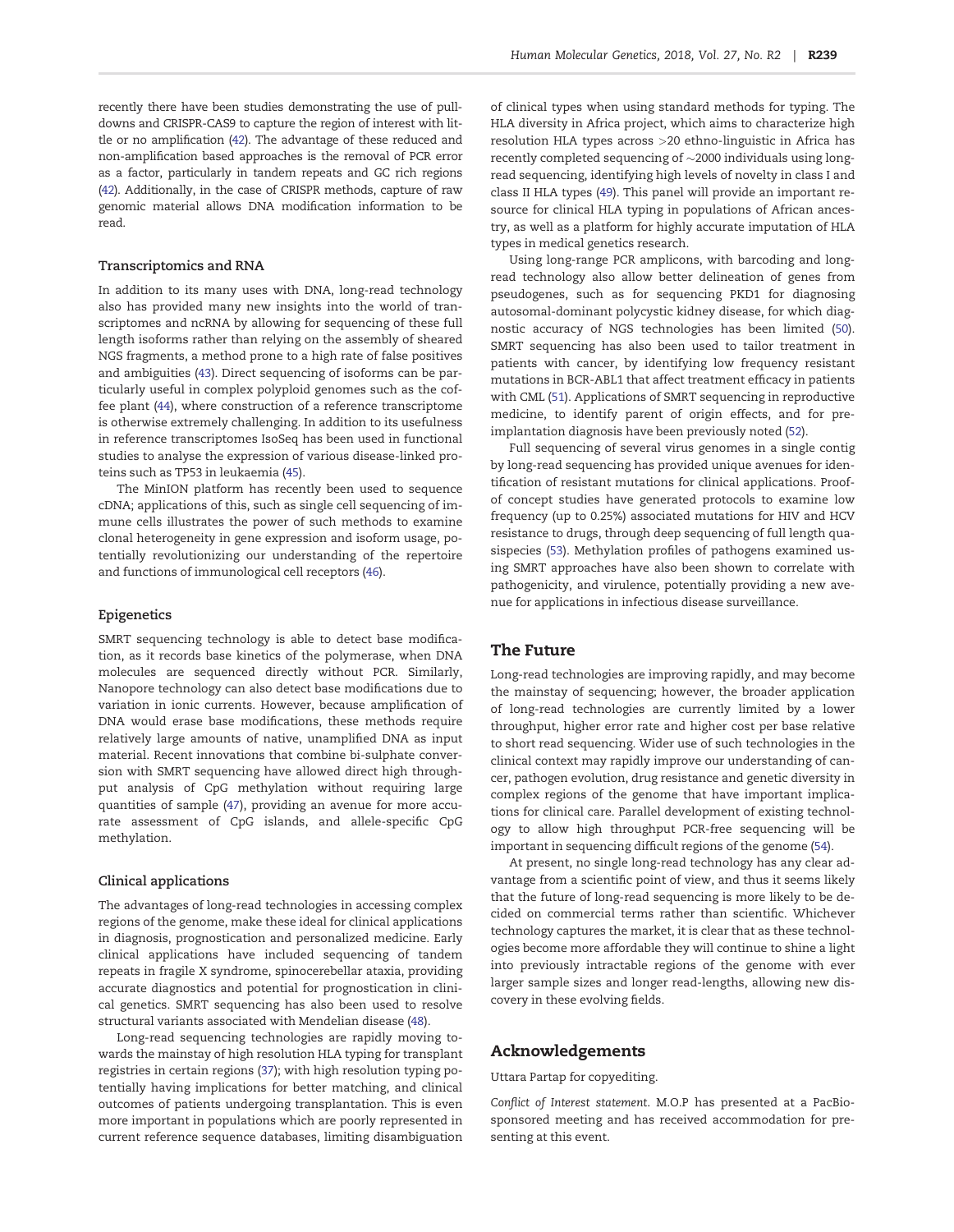# <span id="page-6-0"></span>Funding

Wellcome Trust (grant number 098051 to M.S.S.); the National Institute for Health Research Cambridge Biomedical Research Centre (UK) to M.S.S.; a Wellcome Trust Fellowship (grant number 106289/Z/14/Z to A.J.M.); and the Medical Research Council (MRC) (MR/S003711/1 to D.G.); IAVI with the generous support of USAID (in part), and the Bill & Melinda Gates Foundation; a full list of IAVI donors is available at [www.iavi.org.](http://www.iavi.org) The contents of this manuscript are the responsibility of the authors and do not necessarily reflect the views of USAID or the US Government. Funding to pay the Open Access publication charges for this article was provided by the Wellcome Trust.

### References

- [1](#page-0-0). Sanger, F. and Coulson, A. (1975) A rapid method for determining sequences in DNA by primed synthesis with DNA polymerase. J. Mol. Biol., 94, 441–448.
- [2](#page-0-0). Li, W. and Freudenberg, J. (2014) Mappability and read length. Front. Genet., 5, 381.
- [3](#page-1-0). Howe, K., Clark, M.D., Torroja, C.F., Torrance, J., Berthelot, C., Muffato, M., Collins, J.E., Humphray, S., McLaren, K. and Matthews, L. (2013) The zebrafish reference genome sequence and its relationship to the human genome. Nature, 496, 498–503.
- [4](#page-1-0). Hosomichi, K., Jinam, T.A., Mitsunaga, S., Nakaoka, H. and Inoue, I. (2013) Phase-defined complete sequencing of the HLA genes by next-generation sequencing. BMC Genomics, 14, 355–355.
- [5](#page-1-0). Wang, B., Tseng, E., Regulski, M., Clark, T.A., Hon, T., Jiao, Y., Lu, Z., Olson, A., Stein, J.C. and Ware, D. (2016) Unveiling the complexity of the maize transcriptome by single-molecule long-read sequencing. Nat. Commun., 7, 11708.
- [6](#page-1-0). Levene, M.J., Korlach, J., Turner, S.W., Foquet, M., Craighead, H.G. and Webb, W.W. (2003) Zero-mode waveguides for single-molecule analysis at high concentrations. Science, 299, 682–686.
- [7](#page-1-0). Eid, J., Fehr, A., Gray, J., Luong, K., Lyle, J., Otto, G., Peluso, P., Rank, D., Baybayan, P. and Bettman, B. (2009) Real-time DNA sequencing from single polymerase molecules. Science, 323, 133–138.
- [8](#page-1-0). Travers, K.J., Chin, C.-S., Rank, D.R., Eid, J.S. and Turner, S.W. (2010) A flexible and efficient template format for circular consensus sequencing and SNP detection. Nucleic Acids Res., 38, e159.
- [9](#page-1-0). Flusberg, B.A., Webster, D.R., Lee, J.H., Travers, K.J., Olivares, E.C., Clark, T.A., Korlach, J. and Turner, S.W. (2010) Direct detection of DNA methylation during single-molecule, real- time sequencing. Nat. Methods, 7, 461–465.
- [10](#page-1-0). Chin, C.-S., Alexander, D.H., Marks, P., Klammer, A.A., Drake, J., Heiner, C., Clum, A., Copeland, A., Huddleston, J. and Eichler, E.E. (2013) Nonhybrid, finished microbial genome assemblies from long-read SMRT sequencing data. Nat. Methods, 10, 563–569.
- [11](#page-1-0). Deamer, D., Akeson, M. and Branton, D. (2016) Three decades of nanopore sequencing. Nat. Biotechnol., 34, 518–524.
- [12](#page-2-0). Simpson, J.T., Workman, R.E., Zuzarte, P.C., David, M., Dursi, L.J. and Timp, W. (2017) Detecting DNA cytosine methylation using nanopore sequencing. Nat. Methods, 14, 407–410.
- [13](#page-2-0). Krishnakumar, R., Sinha, A., Bird, S.W., Jayamohan, H., Edwards, H.S., Schoeniger, J.S., Patel, K.D., Branda, S.S. and Bartsch, M.S. (2018) Systematic and stochastic influences on

the performance of the MinION nanopore sequencer across a range of nucleotide bias. Sci. Rep., 8, 3159.

- [14](#page-2-0). Jain, M., Koren, S., Miga, K.H., Quick, J., Rand, A.C., Sasani, T.A., Tyson, J.R., Beggs, A.D., Dilthey, A.T., Fiddes, I.T. et al. (2018) Nanopore sequencing and assembly of a human genome with ultra-long reads. Nat. Biotechnol., 36, 338–345.
- [15](#page-2-0). Zheng, G.X.Y., Lau, B.T., Schnall-Levin, M., Jarosz, M., Bell, J.M., Hindson, C.M., Kyriazopoulou-Panagiotopoulou, S., Masquelier, D.A., Merrill, L., Terry, J.M. et al. (2016) Haplotyping germline and cancer genomes with high-throughput linked-read sequencing. Nat. Biotechnol., 34, 303–311.
- [16](#page-2-0). Weisenfeld, N.I., Kumar, V., Shah, P., Church, D.M. and Jaffe, D.B. (2017) Direct determination of diploid genome sequences. Genome Res., 27, 757–767.
- [17](#page-2-0). Yeo, S., Coombe, L., Warren, R.L., Chu, J. and Birol, I. (2018) ARCS: scaffolding genome drafts with linked reads. Bioinformatics, 34, 725–731.
- [18](#page-2-0). Shi, L., Guo, Y., Dong, C., Huddleston, J., Yang, H., Han, X., Fu, A., Li, Q., Li, N., Gong, S. et al. (2016) Long-read sequencing and de novo assembly of a Chinese genome. Nat. Commun., 7, 12065.
- [19](#page-2-0). Dudchenko, O., Batra, S.S., Omer, A.D., Nyquist, S.K., Hoeger, M., Durand, N.C., Shamim, M.S., Machol, I., Lander, E.S., Aiden, A.P. et al. (2017) De novo assembly of the Aedes aegypti genome using Hi-C yields chromosome-length scaffolds. Science, 356, 92–95.
- 20. Brandt, D.Y.C., Aguiar, V.R.C., Bitarello, B.D., Nunes, K., Goudet, J. and Meyer, D. (2015) Mapping bias overestimates reference allele frequencies at the HLA genes in the 1000 genomes project phase I data. G3 (Bethesda)., 5, 931–941.
- 21. Lunter, G. and Goodson, M. (2011) Stampy: a statistical algorithm for sensitive and fast mapping of Illumina sequence reads. Genome Res., 21, 936–939.
- 22. Degner, J.F., Marioni, J.C., Pai, A.A., Pickrell, J.K., Nkadori, E., Gilad, Y. and Pritchard, J.K. (2009) Effect of read-mapping biases on detecting allele-specific expression from RNA-sequencing data. Bioinformatics, 25, 3207–3212.
- [23](#page-2-0). English, A.C., Richards, S., Han, Y., Wang, M., Vee, V., Qu, J., Qin, X., Muzny, D.M., Reid, J.G., Worley, K.C. et al. (2012) Mind the gap: upgrading genomes with Pacific Biosciences RS long-read sequencing technology. PLoS One, 7, e47768–e47712.
- [24](#page-2-0). Worley, K.C., English, A.C., Richards, S., Ross-Ibarra, J., Han, Y., Hughes, D., Deiros, D.R., Vee, V., Wang, M., Boerwinkle, E. et al. (2014). Improving genomes using long reads and PBJelly 2. Presented at: Plant and Animal Genome Conference XXII.
- [25](#page-2-0). Seo, J.-S., Rhie, A., Kim, J., Lee, S., Sohn, M.-H., Kim, C.-U., Hastie, A., Cao, H., Yun, J.-Y., Kim, J. et al. (2016) De novo assembly and phasing of a Korean human genome. Nature, 538, 243.
- [26](#page-2-0). Pendleton, M., Sebra, R., Pang, A.W.C., Ummat, A., Franzen, O., Rausch, T., Stütz, A.M., Stedman, W., Anantharaman, T., Hastie, A. et al. (2015) Assembly and diploid architecture of an individual human genome via single-molecule technologies. Nat. Methods, 12, 780–786.
- [27](#page-2-0). Chaisson, M.J., Huddleston, J., Dennis, M.Y., Sudmant, P.H., Malig, M., Hormozdiari, F., Antonacci, F., Surti, U., Sandstrom, R., Boitano, M. et al. (2015) Resolving the complexity of the human genome using single-molecule sequencing. Nature, 517, 608–611.
- [28](#page-2-0). Huddleston, J., Chaisson, M.J., Steinberg, K.M., Warren, W., Hoekzema, K., Gordon, D., Graves-Lindsay, T.A., Munson, K.M., Kronenberg, Z.N., Vives, L. et al. (2017) Discovery and